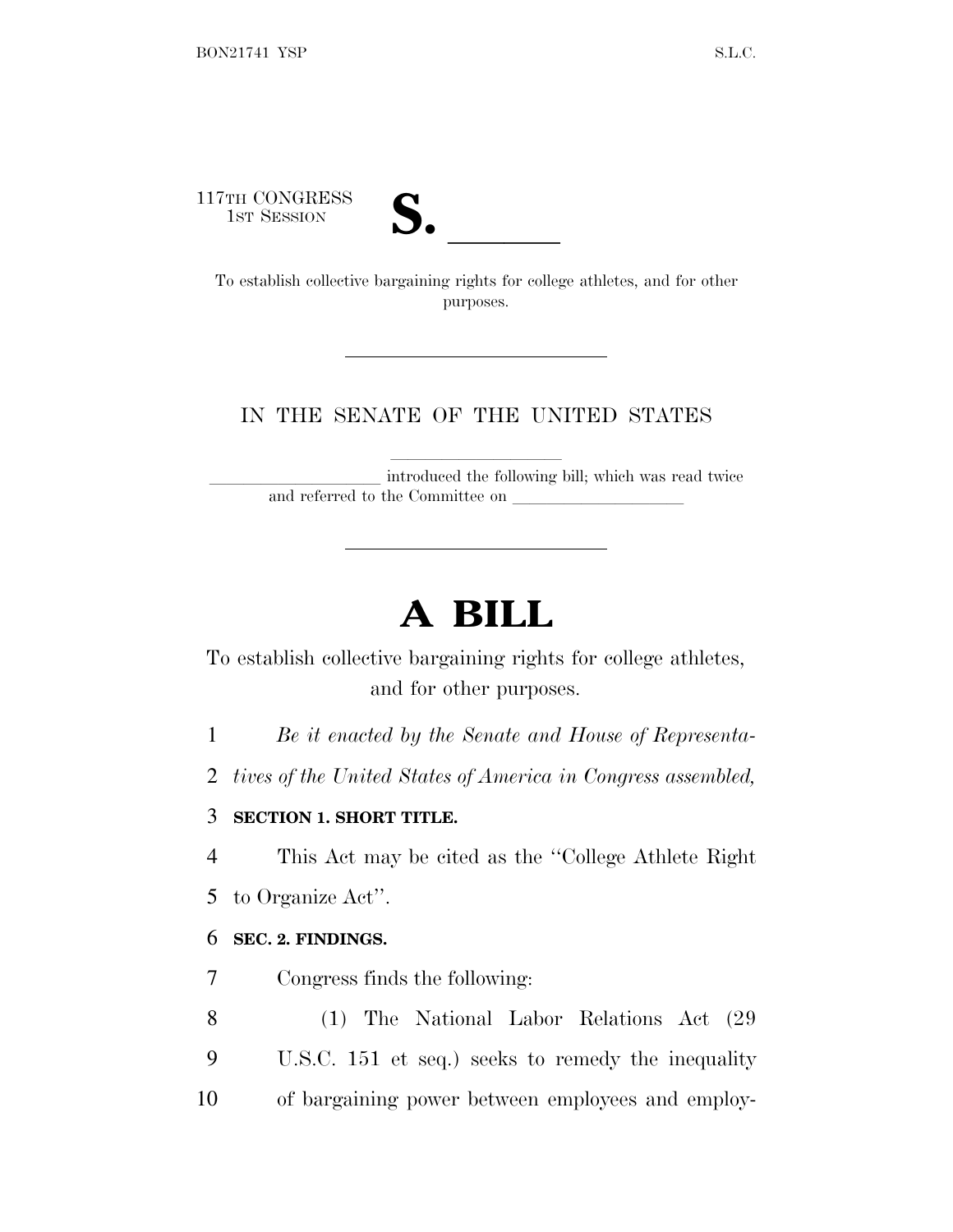ers primarily through establishing and protecting the rights of employees to self-organize and designate representatives of their own choosing for the purpose of negotiating the terms and conditions of their em-ployment or other mutual aid or protection.

 (2) Labor organizations often originate to rem- edy unfair and exploitative labor practices by em- ployers through assisting employees in securing more equitable terms and conditions of their employment, including fair compensation and safe working condi- tions, which individual employees would be unlikely to negotiate successfully for on their own.

 (3) Labor organizations serve unique and essen- tial purposes for professional athletes competing in sports leagues, where it is desirable to establish uni- form rules and standards across multiple employers. These rules and standards bear significant con- sequences to the athletes in terms of compensation, health and safety, and the ability or lack thereof for athletes to choose their employer, among other issues related to the athletes' well-being.

 (4) The formation of labor organizations rep- resenting athletes in professional sports leagues in the United States has helped end exploitative prac-tices by team owners and management, particularly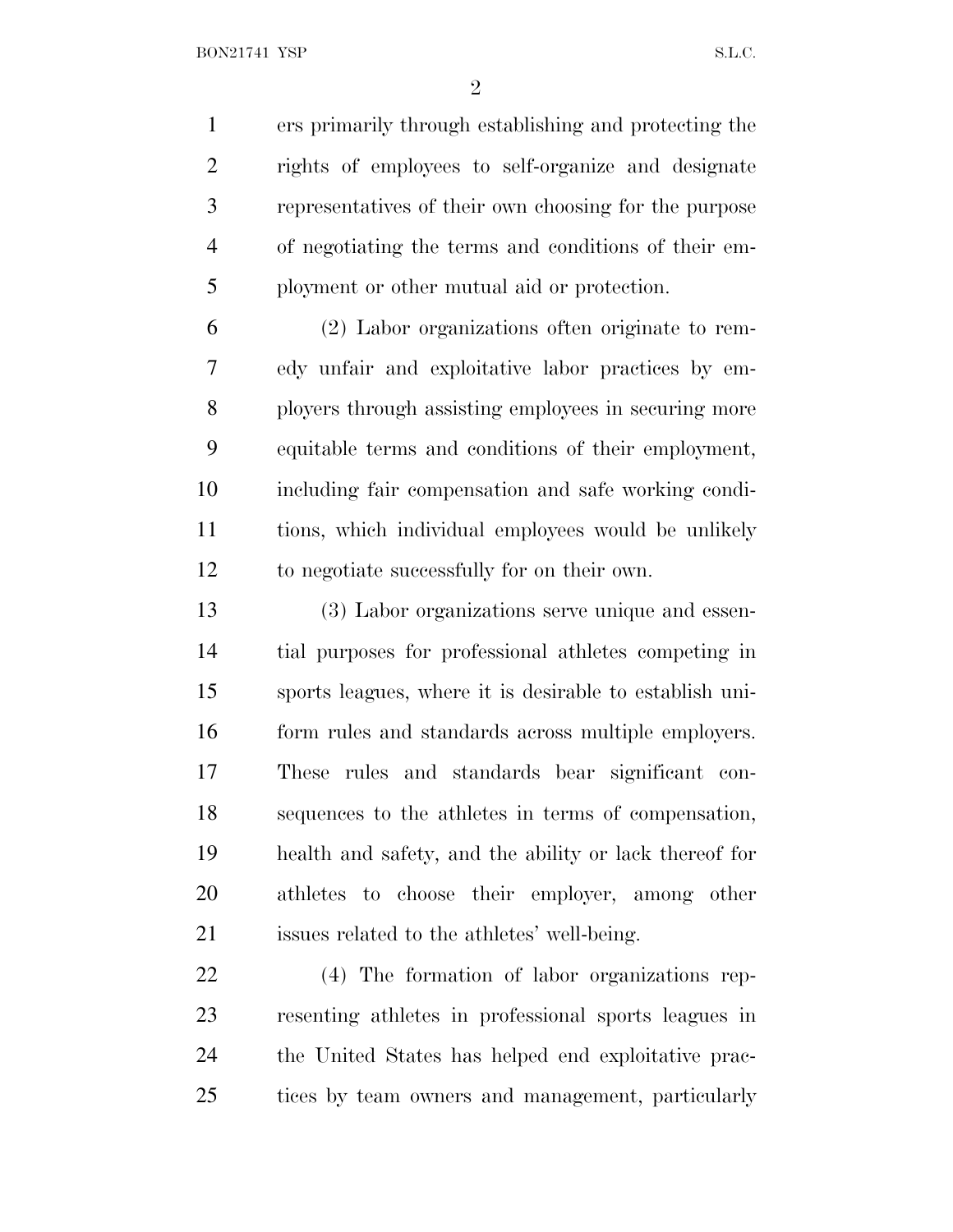through establishing collective-bargaining agree- ments that have secured athletes a fair share of the revenues their talent and labor produces, as well as more equitable terms of their employment and pro-tections for their short- and long-term health.

 (5) College athletes face exploitative and unfair labor practices by the National Collegiate Athletic Association (referred to in this section as the ''NCAA'') and its member institutions, primarily through the denial of the basic economic and labor rights of such athletes, which the NCAA and its member institutions have justified by defining col-lege athletes as amateurs.

 (6) The NCAA and its member institutions have denied college athletes a fair wage for their labor by colluding to cap compensation; they main- tain strict and exacting control over the terms and conditions of college athletes' labor; and they exer- cise the ability to terminate an athlete's eligibility to compete if the athlete violates these terms and con-ditions.

 (7) College athletes exhibit the markers of em- ployment as established under the common law defi- nition of the term ''employee'': They perform a valu-able service for their respective colleges under a con-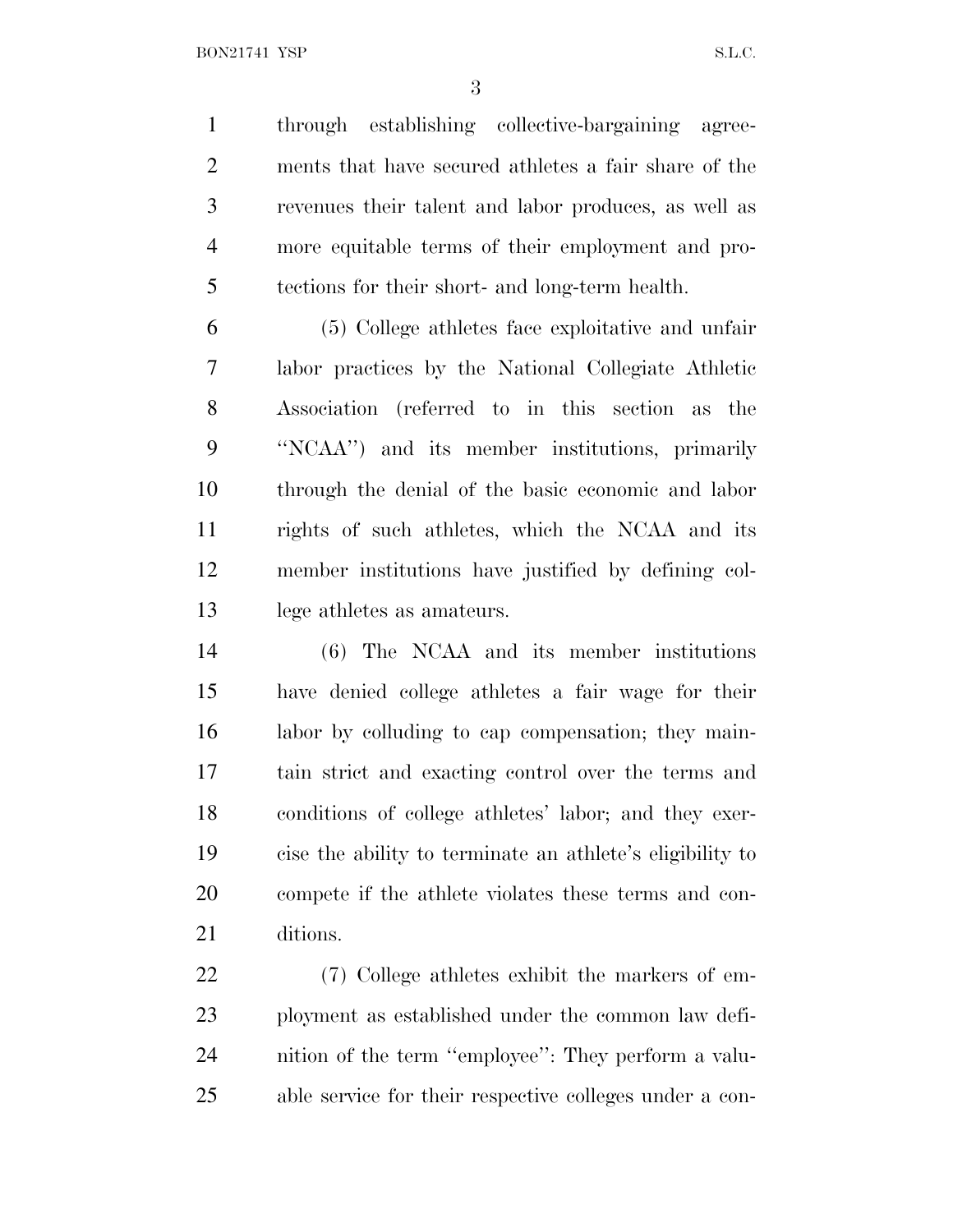tract for hire in the form of grant-in-aid agreements; these agreements assert significant control over how athletes perform their work and the conditions under which they work; and they receive compensation in the form of grant-in-aid and stipends in exchange for their athletic services.

 (8) To establish more equitable terms and con- ditions for college athletes' labor, college athletes need representation of their own choosing to nego- tiate collective-bargaining agreements with their re- spective colleges and the athletic conferences that help set rules and standards across an entire league.

 (9) To organize effectively, college athletes must be able to form collective bargaining units across institutions of higher education that compete against each other, including within athletic con- ferences; and, accordingly, to establish effective col- lective bargaining rights for college athletes under this Act, the National Labor Relations Act must be amended to cover both private and public institu- tions of higher education to the extent that college athletes attending such institutions fall within the definition of ''employee'' under that Act, as amended by this Act.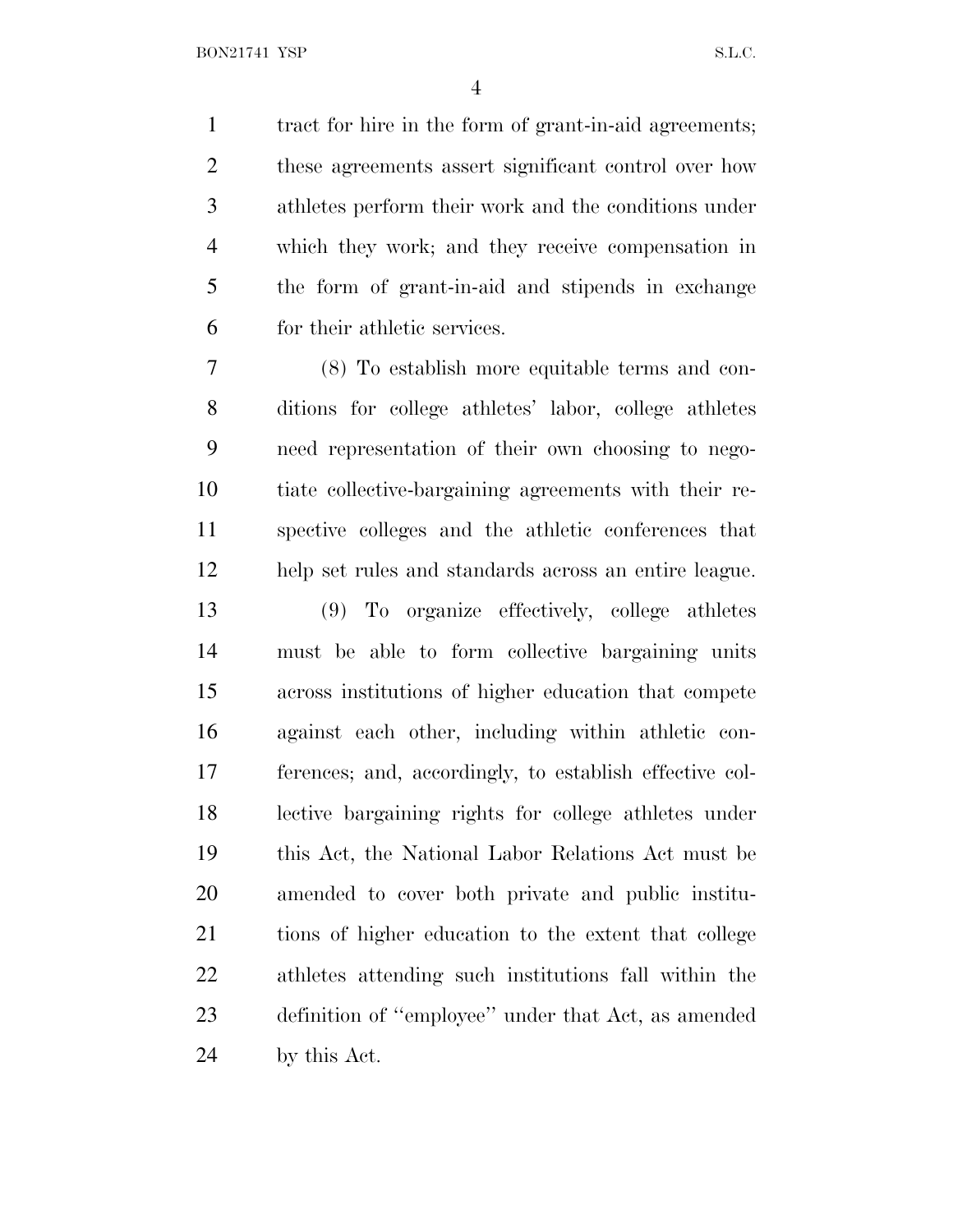(10) The Constitution of the United States vests Congress with the power to regulate commerce between the States, and intercollegiate sports, which are maintained by athletic associations that host competitions between colleges across States, involves interstate commerce that generates annual revenue of more than \$15,000,000,000. (11) Intercollegiate sports' significant engage- ment in interstate commerce justifies application of the National Labor Relations Act (29 U.S.C. 151 et seq.) to regulate the labor market within which pub- lic and private institutions of higher education com- pete and set rules pertaining to the wages and work- ing conditions of college athletes. **SEC. 3. COLLECTIVE BARGAINING RIGHTS OF COLLEGE ATHLETES.** (a) DEFINITIONS.—Section 2 of the National Labor Relations Act (29 U.S.C. 152) is amended— (1) in paragraph (2), by adding at the end the following: ''Notwithstanding the previous sentence, the term 'employer' includes a public institution of higher education with respect to the employment of college athlete employees of the institution.''; (2) in paragraph (3), by adding at the end the following: ''Any individual who participates in an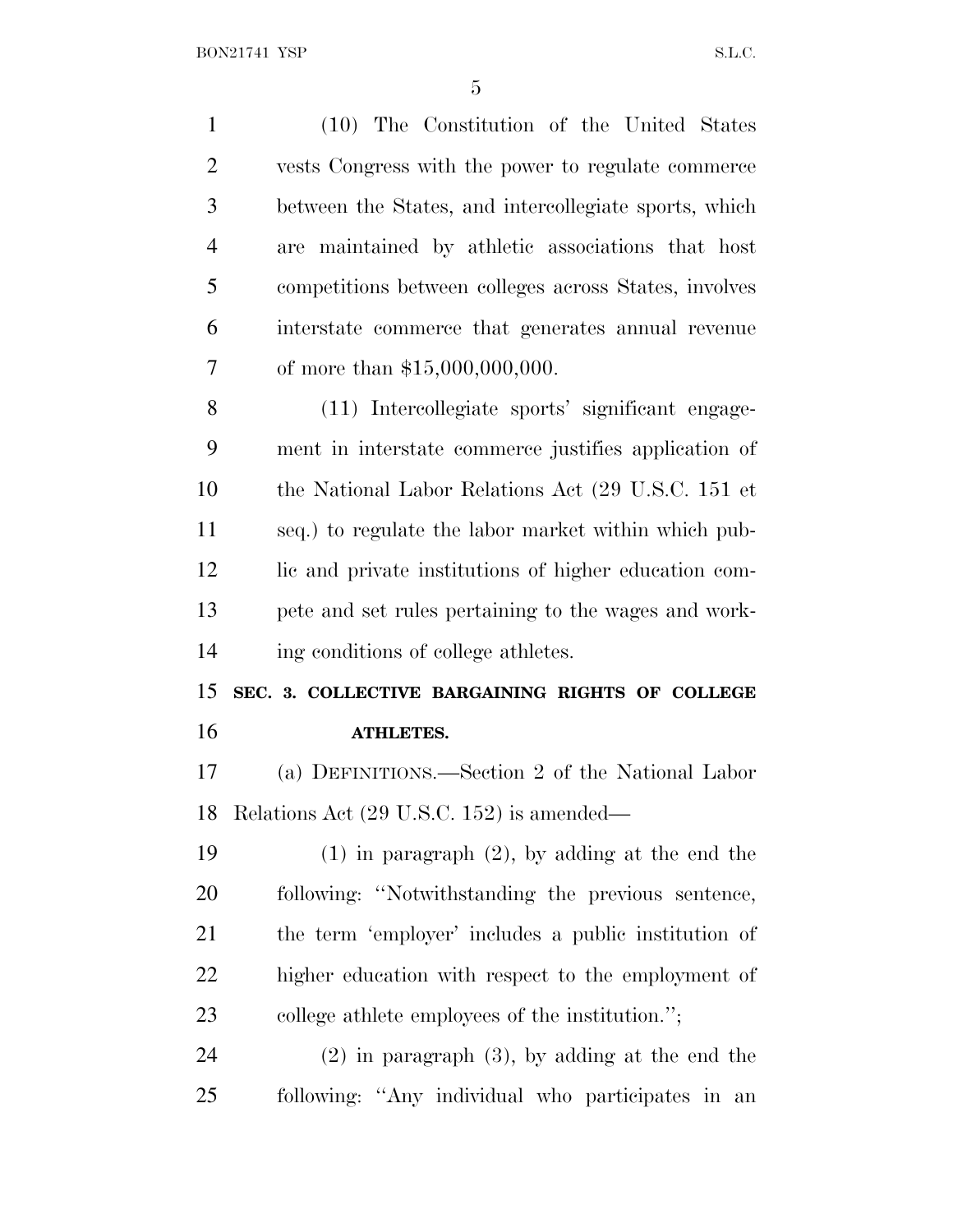intercollegiate sport for an institution of higher edu- cation, and is a student enrolled in the institution of higher education, shall be considered an employee of the institution of higher education if— ''(A) the individual receives any form of direct compensation, including grant-in-aid, from the insti- tution of higher education; and 8 "(B) any terms or conditions of such compensa- tion require participation in an intercollegiate sport.''; and (3) by adding at the end the following:

12 "(15) The term 'grant-in-aid' means a scholarship, grant, or other form of financial assistance that is pro- vided by an institution of higher education to an individual for the individual's undergraduate or graduate course of study.

17 ''(16) The term 'institution of higher education' has the meaning given the term in section 102 of the Higher Education Act of 1965 (20 U.S.C. 1002).

 $\frac{1}{20}$  (17) The term 'intercollegiate athletic conference'— "(A) means any conference, or other group or organization, of institutions of higher education that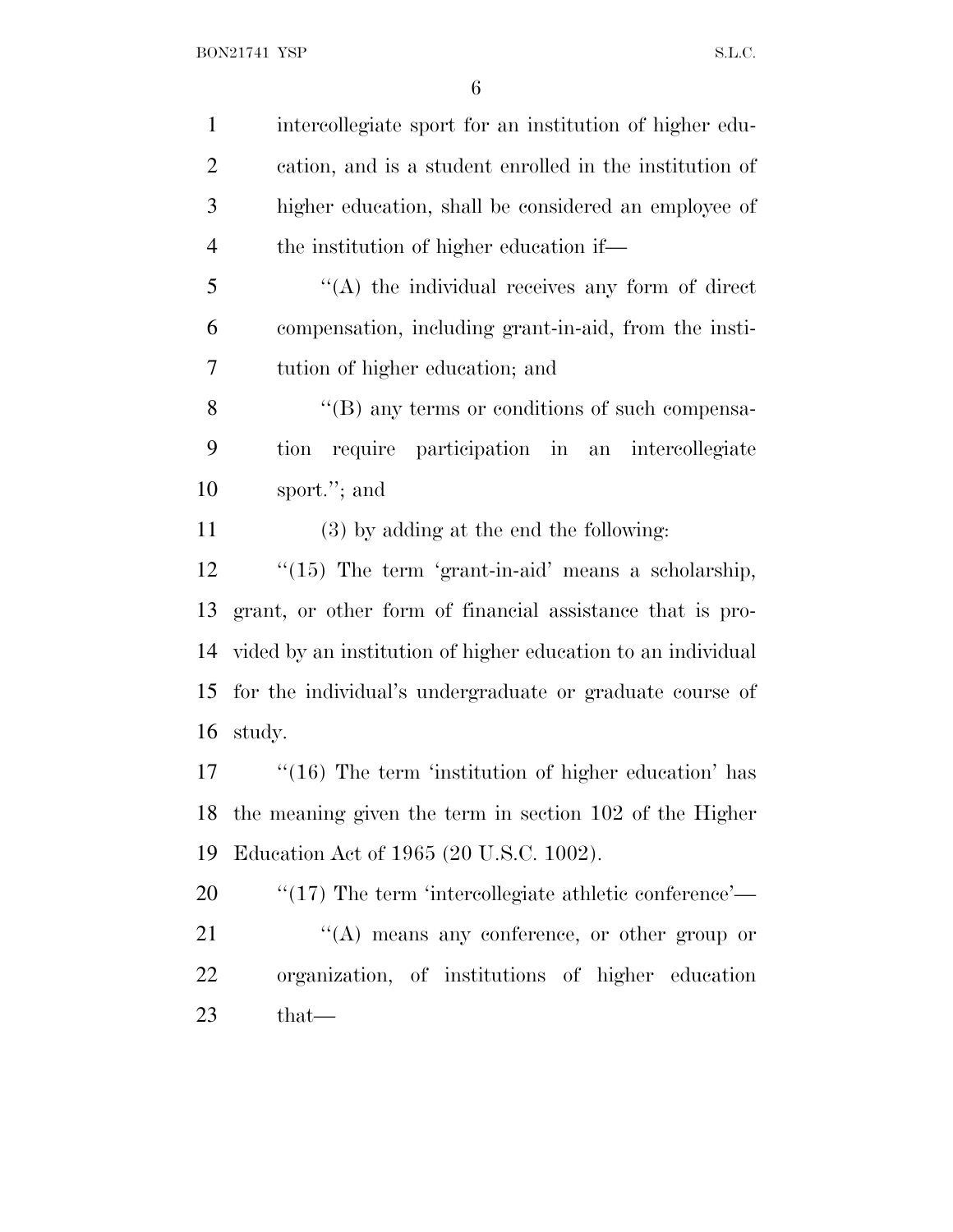BON21741 YSP S.L.C.

1  $\gamma$  (i) exercises authority over intercollegiate sports at such institutions of higher education; and

 $"$ (ii) is engaged in commerce or an indus- try or activity affecting commerce; and "(B) notwithstanding subparagraph  $(A)$ , does not include the National Collegiate Athletic Associa-tion.

 ''(18) The term 'college athlete employee' means an individual described in the second sentence of paragraph  $11 \quad (3)$ .".

 (b) MULTIEMPLOYER BARGAINING UNIT.—Section 9(b) of the National Labor Relations Act (29 U.S.C. 159(b)) is amended by striking the period at the end and inserting the following: '': *Provided*, That, for the purpose of establishing an appropriate bargaining unit for college athlete employees at institutions of higher education in an intercollegiate athletic conference, the Board shall recog- nize multiple institutions of higher education within an intercollegiate athletic conference as a multiemployer bar- gaining unit, but only if consented to by the employee rep- resentatives for the intercollegiate sports bargaining units at the institutions of higher education that will be included in the multiemployer bargaining unit.''.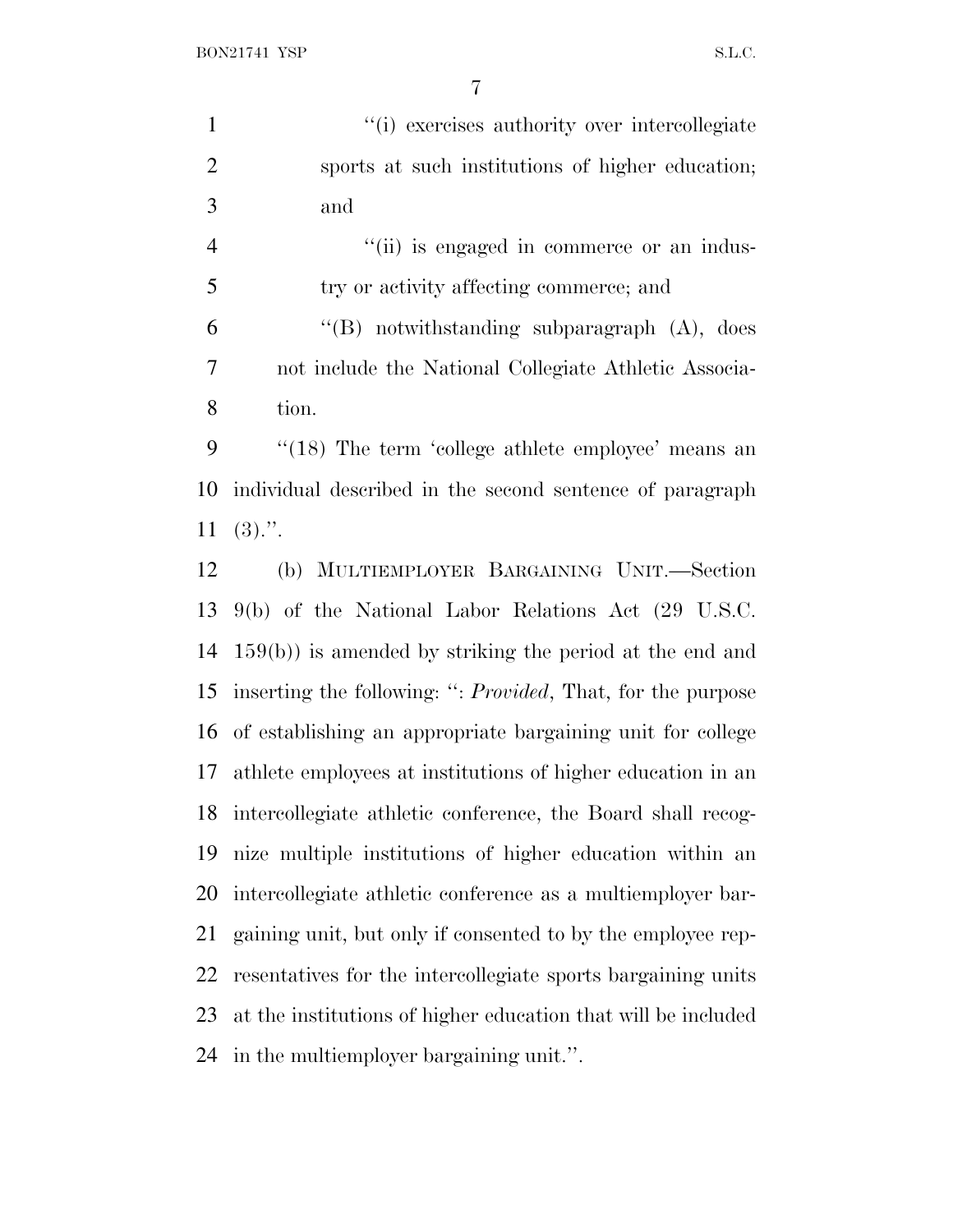BON21741 YSP S.L.C.

 (c) JURISDICTION RELATED TO INTERCOLLEGIATE SPORTS.—Section 14(c)(1) of the National Labor Rela-3 tions Act  $(29 \text{ U.S.C. } 164(e)(1))$  is amended by striking ''*Provided*,'' and inserting the following: ''*Provided*, That the Board shall exercise jurisdiction over institutions of higher education and college athlete employees of such in- stitutions in relation to all collective bargaining matters under this Act pertaining to such employees, including any representation matter, such as recognizing or establishing a bargaining unit for such employees and any labor dis- pute involving such institutions and employees: *Provided further*,''.

 (d) PROHIBITION ON WAIVER.—An individual may not enter into any agreement (including a grant-in-aid agreement, as defined in section 3(15) of the National Labor Relations Act (29 U.S.C. 152(15)) or legal settle- ment that waives or permits noncompliance with this Act or the amendments made by this Act.

#### **SEC. 4. TREATMENT OF DIRECT COMPENSATION FOR TAX**

## **PURPOSES AND ELIGIBILITY FOR FEDERAL FINANCIAL ASSISTANCE.**

 Nothing in this Act, or an amendment made by this Act, shall—

 (1) cause any type of direct compensation de-scribed in section 2(3) of the National Labor Rela-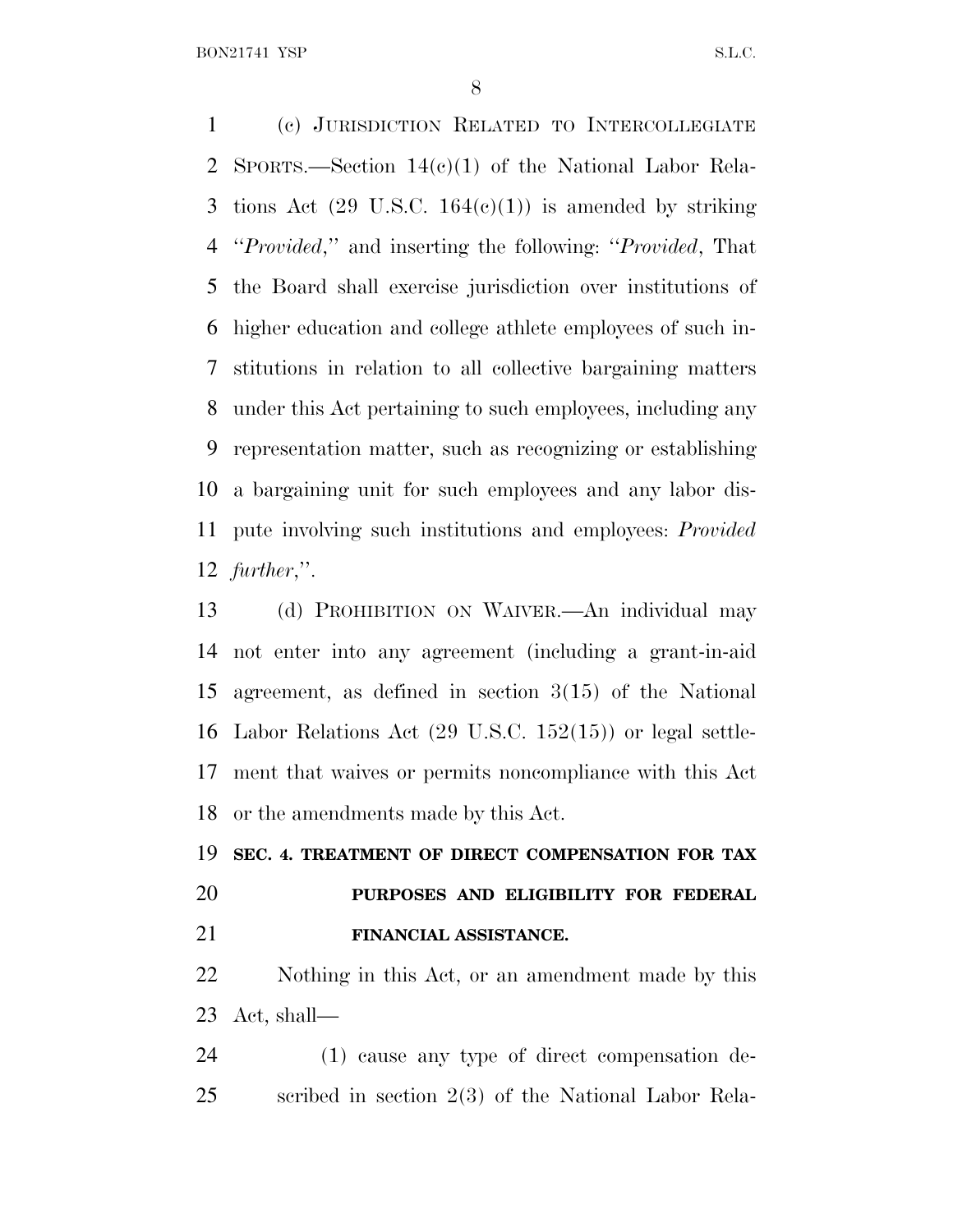1 tions Act (29 U.S.C. 152(3)) that was not previously treated as income for which a tax may be imposed under the Internal Revenue Code of 1986 to become a type of direct compensation for which such a tax may be imposed;

 (2) cause any individual to be treated as an em- ployee, or cause any amounts received by an indi- vidual to be treated as wages, for purposes of any provision in the Internal Revenue Code of 1986 re- lating to employment taxes or the withholding of taxes by an employer if such individual or amounts would not otherwise be so treated;

 (3) affect the treatment of qualified scholar- ships under section 117 of the Internal Revenue Code of 1986; or

 (4) otherwise affect the treatment of any direct compensation described in such section 2(3) in de- termining income, including gross income or ad-justed gross income, for purposes of—

 (A) the Internal Revenue Code of 1986, in-21 cluding any reporting requirements under such Code; or

 (B) determining eligibility for any form of Federal financial assistance, including assist-ance under subpart 1 of part A of title IV of